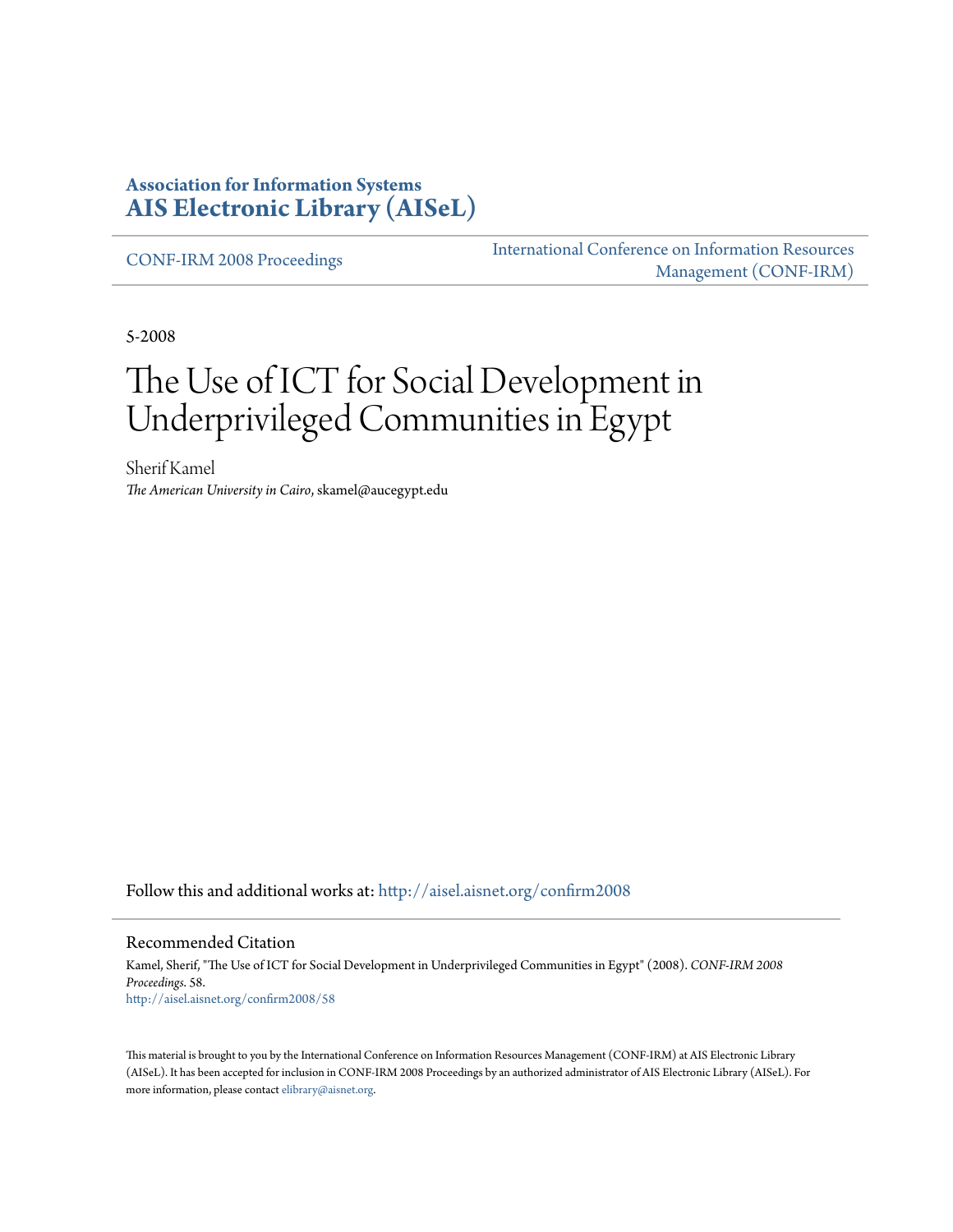## **83F. The Use of ICT for Social Development in Underprivileged Communities in Egypt**

Sherif Kamel The American University in Cairo, Egypt skamel@aucegypt.edu

### *Abstract*

Emerging information and communication technology (ICT) is setting the pace for a changing, competitive and dynamic global community. The transformation process seems rapid, concrete and smooth in developed nations with less promises and achievements in the developing world. These emerging technologies represent the platform for business and socioeconomic development in the  $21<sup>st</sup>$  century. Therefore, it is becoming a real-time challenge for developing nations to keep pace with the developments taking place worldwide but also to have equal access to its own community in terms of technology literacy and usage for socioeconomic development purposes. Building the infrastructure will not realize quantum leaps in the development process unless it is coupled with concrete projects and activities that engage the community at large with its different segments and groups irrespective of their locations whether urban or remote, gender or background. This paper describes the experience of community development centers in Egypt and its role in diffusing ICT for societal development and digital inclusion based on a review of a number of community development centers models that were implemented since the mid 1980s*.*

## *Keywords*

ICT transfer, community development, Internet diffusion, telecenters, community development centers, ICT and social development, technology access centers, ICT in developing nations, Egypt

## **1. Introduction**

Developing nations when addressing future development and growth need to work out a formula that integrates the developments that have been taking place worldwide over the last few decades and workout a formula that addresses its specific needs and at the same time optimally allocate its resources to serve their business and socioeconomic and development needs. It is worth noting that in the 1960s and 1970s the focus was more directed to the role of the state, during the 1980s and 1990s the attention was shifted to the role that should be played by the private sector, later on and in the early years of the 21<sup>st</sup> century there was another shift to the role of NGOs. There is no doubt that in today's global marketplace and based on the forces and dynamics of competition, developing nations should be focusing on formulas and scenarios that address the needs of the local communities and at the same time benefit from the experiences and resources of the amalgamation of the state, private sector, public sector and NGOs through models of partnership and collaboration.

ICT innovations are increasingly having important implications on social development due to its role in introducing and diffusing the concepts of knowledge sharing, community development and equality. The implications on developing nations could be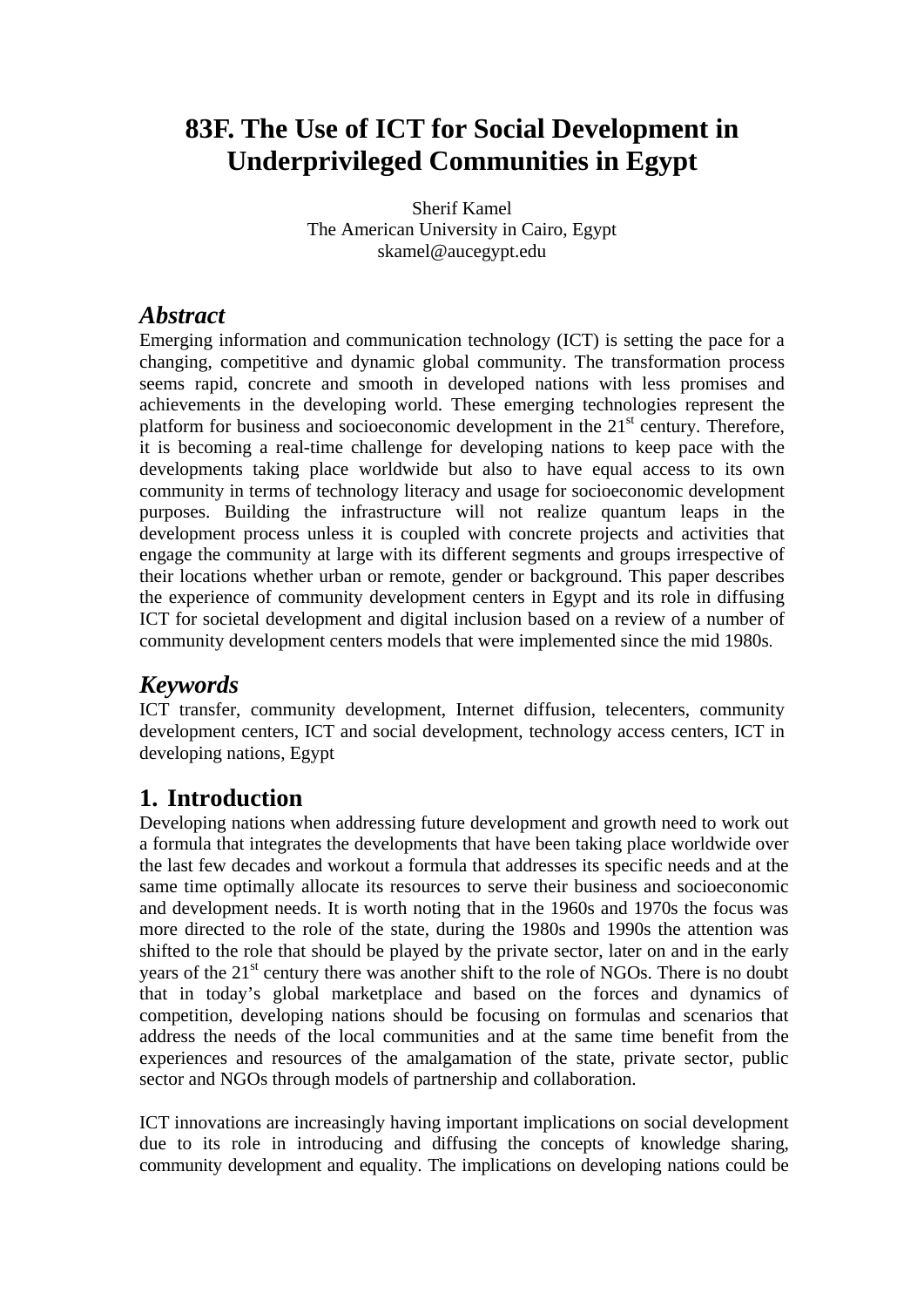remarkably effective if these technology innovations are properly introduced and managed. However, if the implementation process is not well supported and controlled, the result could be an increasing digital divide between the developed and developing worlds. It is important to avoid the fact that ICT could be marginalized in the development process. There is an urgent need to clearly show that it is ICT that generates the wealth of the enterprise which in turn supports social development. Moreover, it is ICT that delivers the productivity gains that enable lives of material comfort for many around the world that would have been unthinkable only two centuries ago (Heeks, 2005).

It is widely diffused in the literature that the developing world's lack of access to ICT is often labeled the digital divide. Nevertheless, such divide exists between nations and within nations both developed and developing; in rural and urban areas as well as between different segments of the same community and is usually due to a number of reasons including expensive personal computers, poor or limited telecommunications infrastructure especially in remote locations, and high illiteracy rates and poor educational systems in developing nations (Kamel and Tooma, 2005).

Since the 1980s the implications of ICT has been massive in different dimensions at the individual, organizational and societal levels. However, in the early 1990s and with the public diffusion of the Internet, it sparked an information evolution around the world with millions of people relying on it for information interchange on a daily basis (Hashem, 1999). Today, the Internet represents the global medium in the new millennium (Cerf, 1999) and is a major driving force of change in the global market place (Kamel, 1995). The Internet changed people's lives in the way they work, live, study, and get entertained. The Internet growth rates are massive, doubling every year since 1988 (Cerf, 1999) and forecasts show that numbers will continue to rise in the coming years as the world appreciates more the role of information and knowledge dissemination in societal development. Currently, it is reported that there are 1.2 billion Internet users who exchange over 82 billion emails and browse the Internet on almost daily basis (www.emarketer.com).

With the growing use of various ICT, it is becoming a priority how to effectively deploy these technologies to serve the socioeconomic and development objectives of the community. Respectively, massive efforts and resources need to be allocated to minimize the divide between nations and to contribute to global development. It is perceived that by combining new technology, appropriate organization, capital formation techniques, and proper understanding of the needs of the village populations, this might pave the way for innovations that bring the Internet to the 40% who live in the rural areas in developing nations (Perry and Sadowsky, 1996). Therefore, there is an urgent need to close the technology divide by decentralizing the infrastructure presence in developing nations beyond the capitals and the major cities because the Internet connectivity in those areas is extremely poor and represents a compelling need to improve village life (Press, 1999a). This has also been one of the recommendations of the World Summit on the Information Society (WSIS) that was held in Geneva, Switzerland in December 2003 and reiterated once again in Tunisia in November 2005 in the second part of the summit (www.itu.int).

It is important to note that there are four aspects to the digital divide; (a) people, (b) information, (c) knowledge, and (d) technology and these four critical aspects should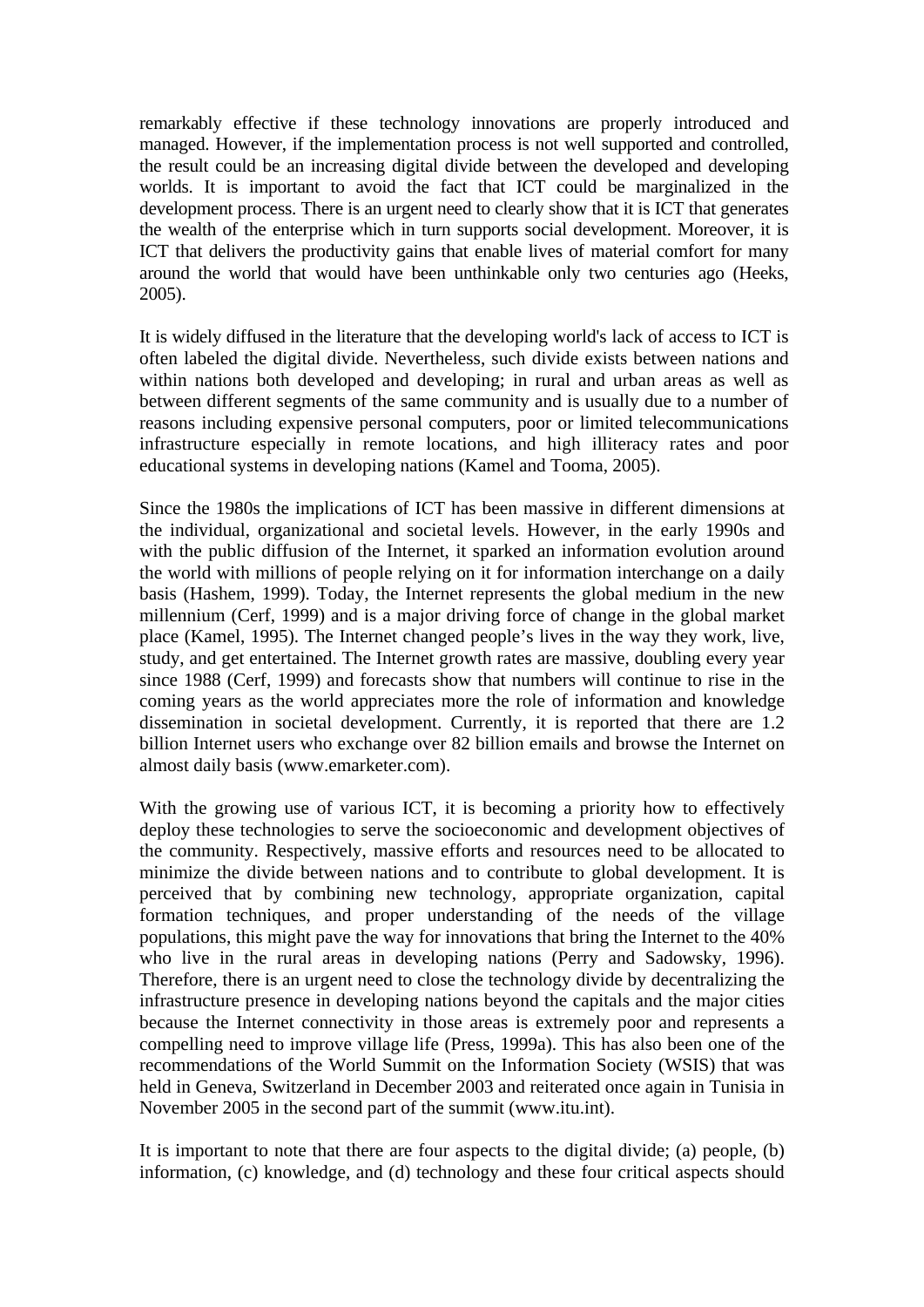be developed together for an effective implementation to take place. ICT, which is a vital element of the knowledge economy, can be both a unifying and a divisive force. Its divisive aspect has come to be known as the digital divide (Arab Human Development Report, 2002). The digital divide, also referred to as haves and have nots, relates to the possession of ICT resources by individuals, schools and libraries to variables such as income level, age, ethnicity, education, gender and rural-urban residence (Kamel, 2005a). Reactions vary concerning the digital divide. In the final analysis, its existence is undeniable, but it is not an entirely technological issue. Technology has always been, and will continue to be, a social product. ICT is an emphatic testimony to this fact. However, it is important to note that as much as the digital divide calls for technological solutions, it calls for societal innovation and the provision of awareness and preparation by the society to face the needs and requirements of ICT at all levels such as individual, groups and corporate. For societies to develop, grow and benefit from the ICT evolution, nationwide introduction, adoption, diffusion and adaptation of technology should take place.

## **2. ICT Diffusion in Egypt**

ICT in developing nations is becoming a necessity for socioeconomic development (Press, 1999b). However, this can only be realized through a two-tier approach where society will contribute in shaping the infrastructure and vice versa. Egypt, as a developing nation, has heavily invested in its information infrastructure since 1985 to become the platform for the economy's development and growth (Kamel, 2005a). During the period 1985-1995, a government-private sector partnership had a remarkable impact on the build-up of Egypt's information infrastructure (Kamel, 1995 and 1997). During that period, hundreds of informatics projects and centers were established in various government, public and private sector organizations targeting socioeconomic development (Kamel, 1998). These projects included human, technology and financial infrastructure development, which had invaluable inputs in building an ICT literate society capable of leading Egypt into the 21<sup>st</sup> century from an information perspective (www.idsc.gov.eg). Such elements represented the major building blocks necessary to establish a full-fledged information infrastructure capable of keeping pace with the developments taking place globally. In 1999, ICT was identified as a priority at the highest policy level and a new cabinet ministry was established namely the Ministry of Communications and Information Technology (MCIT) leading to more investments and infrastructure build-up (Kamel, 2005b).

In that respect, the investment and build-up of Egypt's ICT infrastructure has taken massive steps during the last decade in different building blocks including human, information, legislation and infrastructure (IDSC Annual Report, 2005). In March 2008, the number of IT companies exceeds 1785 going up from just over 300 companies in 1999 working in the software development, technical support and sales of hardware and software, as well as in the development of IT solutions, systems integration and consultation (Kamel, 2005a). This figure includes the IT multinationals that are coming to Egypt to establish and/or expand their businesses in the IT sector include leading vendors worldwide that are growing in number every year as the potential for a large IT marketplace grows (www.citegypt.com).

During WSIS in 2003, the presence of the President of Egypt heading his country's delegation highlighted the importance the current administration is giving to ICT and its future development with a clear and determined objective to bridge the digital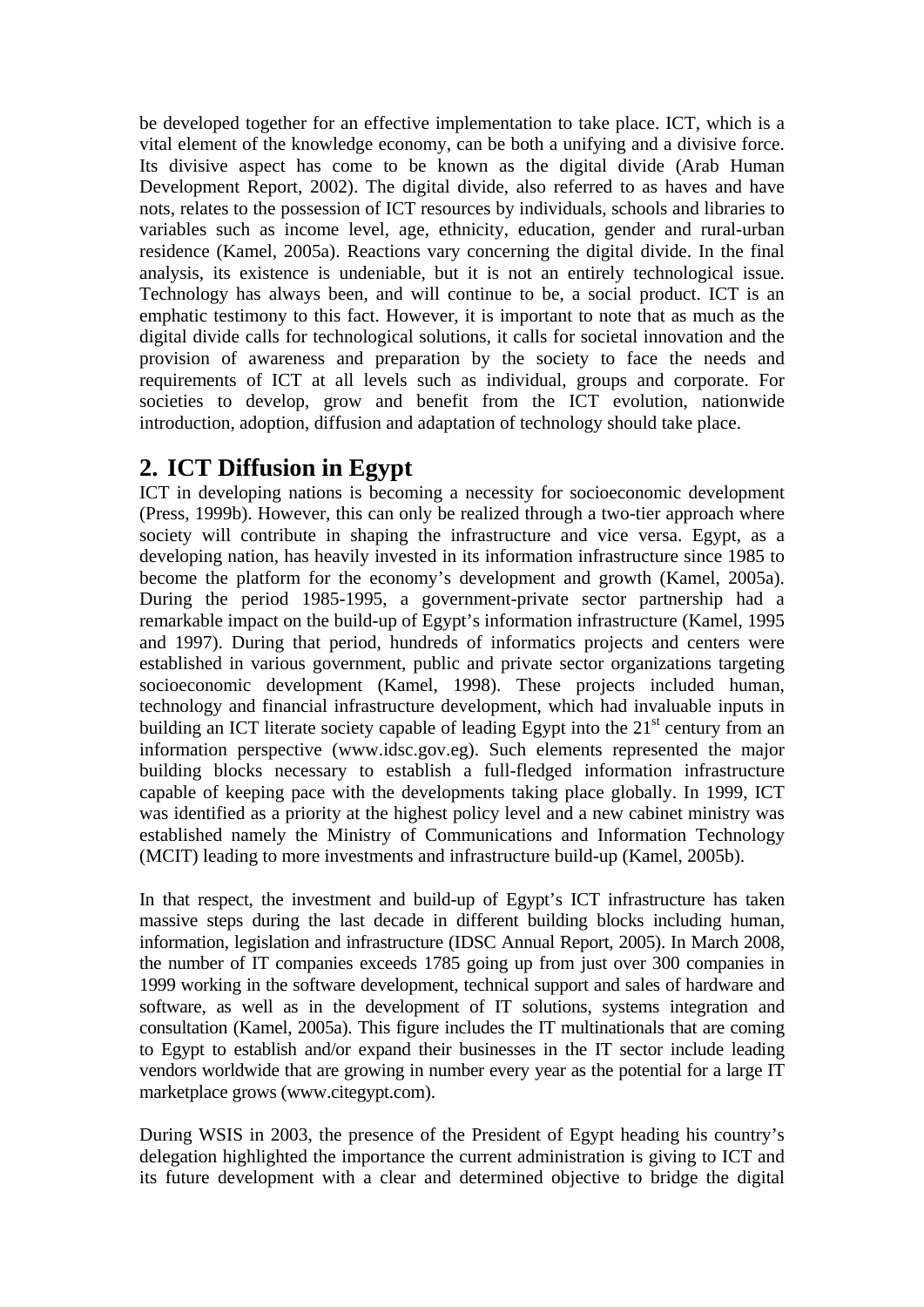divide and showing the commitment of all the constituencies of the society of the comprehensive planning set to diffuse ICT in Egypt (www.mcit.gov.eg). Examples that were shown to reflect the commitment of the government included initiatives targeting the transformation of the community to be ready for the information society through model projects such as free-Internet, PC for every home, IT clubs and diffusing broadband in addition to sector-related projects in education, health, banking, and public administration amongst others. These projects have helped improve the digital demographics of the community at large especially when the infrastructure was diffused to reach communities in the remote and unprivileged areas. Table 1 demonstrates the status of electronic readiness in Egypt showing the number of Internet users, PC penetration rates and the total number of IT clubs (Kamel, 2004).

| <b>Indicators</b>     | 2004            | 2005         | 2006         | 2007       | Growth<br>Rate<br>$(2004 - 2007)$ |  |
|-----------------------|-----------------|--------------|--------------|------------|-----------------------------------|--|
| <b>Internet Users</b> | 3.6 million     | 4.2 million  | 5.4 million  | 7 million  | 48.57%                            |  |
|                       | <b>Users</b>    | <b>Users</b> | <b>Users</b> | users      |                                   |  |
| <b>PC</b> Penetration | 1.5 million     | 1.7 million  | 2.2 million  | 3 million  | 50%                               |  |
| Rate                  | PC <sub>s</sub> | <b>PCs</b>   | <b>PCs</b>   | <b>PCs</b> |                                   |  |
| <b>IT Clubs</b>       | $1000$ clubs    | 1200 clubs   | 1600 clubs   | 3000 clubs | 66.67%                            |  |

Table 1 – Electronic Readiness in Egypt

One of the effective platforms that helped diffuse ICT in Egypt during the last decade has been the diffusion of IT clubs. There has been a variety of models that were used but the most successful reflected a public-private sector initiative providing affordable Internet access throughout the nation's 26 provinces. The locations include youth centers, culture centers, NGOs, universities, schools, public libraries and information centers. Today, the total number of IT clubs exceeds 1200 compared to 30 in 1999. All IT clubs are equipped with computers with Internet connectivity. They have the facilities to offer training programs to help promote ICT awareness and utilization. Among the expansion plan for the IT clubs are the provision of an electronic library, dedicated space for trainees with special needs, and the provision of access to eGovernment and eLearning services with an objective to have an IT club in each of Egypt's 4000 village in the near future. The IT club model reflects the typical telecenters model available in many developing nations. In the case of Egypt, the objective of these clubs goes beyond ICT diffusion with more focus on using the clubs as a platform supporting socioeconomic development of the local community especially in remote and unprivileged areas.

## **3. Emergence of Community Development Centers**

The telecenters (community centers) concept has become an integral element of the global use of ICT for development (Colle and Roman, 2003). Telecenters are usually established in developing nations to address a variety of challenges facing nations such as Mexico, Brazil, Egypt, India and Nepal (Colle and Roman, 2005), Telecenters are established to help promote and support ICT through making it affordable to those who could not afford them individually; a concept that was originally introduced in the 1980s in Scandinavian countries (Colle and Roman, 2005).

Telecenters are usually public sector organizations operated by governmental bodies or NGOs serving low-income communities with a developmental mission. Services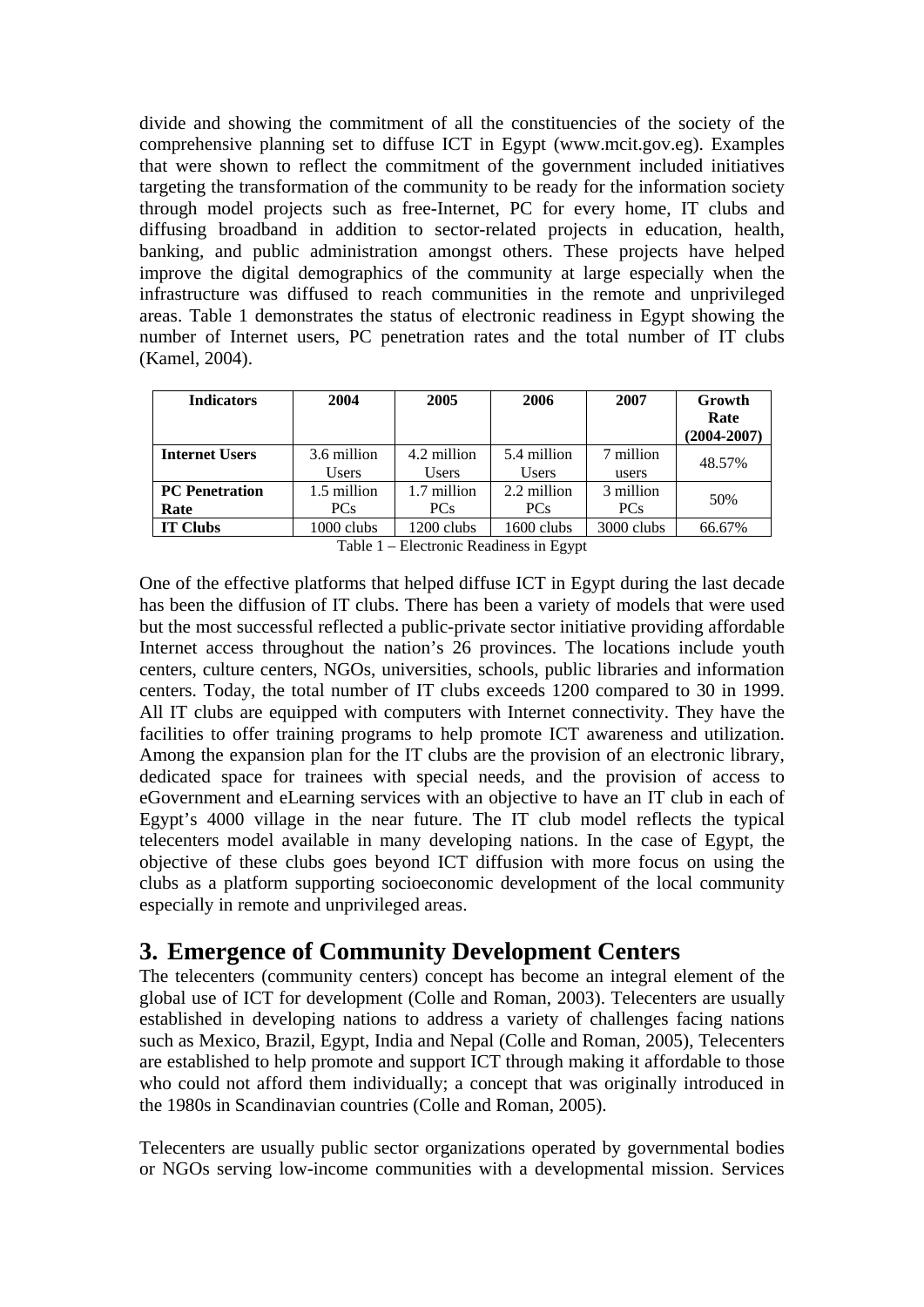offered include computing and Internet access, community newspapers, book lending, training, photocopying, faxing, and telephone services (Colle and Roman, 2005). With the evolution of the Internet, different versions of telecenters emerged such as commercially-oriented cybercafés that are usually established by the private sector and focus on providing customers with computing facilities and Internet connections with a more urban, better educated, and more economically oriented community of users (Davison et al, 2005). Finally, information access points is another model focusing on Internet services with an objective to provide the community with their information needs such as in the case in Canada, Mexico, and India. These information access points usually focus on developmental and priority issues such as health and agriculture (Colle and Roman, 2005).

## **4. Community Centers as a Vehicle for Development**

The IT literature demonstrates that the emergence of ICT is an active contributor to the creation of the information society (European Community, 1995). Moreover, according to a UNESCO report in 1996 it is believed that for developing nations the priority is not to have access to ICT but rather how to use them for development although according to Bikson and Panis (1996) the level of access to ICT influences the volume and degree of opportunities for communities to participate effectively in a range of economic, social and civic activities. Respectively, it is important to have developmental projects and initiatives in rural and unprivileged areas and communities to help provide public access to ICT through models such as telecenters (Bertin, 1995; Campbell, 1995; Qvortrup, 1995).

The concept of community development is central to an integrated approach to development in which the workings of a local economy are inseparable from wider social, political and cultural processes (Gardner and Lewis, 1996). The focus of telecenter operations is in the information services offered to its clientele. These include agricultural extension services, community health projects, village reading rooms and community meetings. However, the advent of the Internet and the emergence of innovative ICT have introduced unprecedented opportunities to enhance the information channels available in a typical local area in the developing world (Balaji et al, 2000).

Telecenters come with a variety of names and functions including IT clubs, Internet Cafés and technology access clubs depending on the environment and their targeted related-activities (Share, 1997; Conway, 1995). Generally, the objectives of the telecenters include access to electronic mail services, web browsing, training either self-based or tutor-led as well as information or knowledge retrieval assistance. It is important to note that some Internet Café models act as vehicles for community development that are outcomes of public-private partnerships and led by an active civil society role for social development purposes rather than profits (Kamel, 2004).

There is no doubt that community telecenters represent an effective platform for introducing and diffusing ICT for accelerating development (Conradie, 2005). The services offered, also known as community involvement projects, could include providing computer facilities at schools, after working hours and during weekends for the public for training and information access (Hawkins, 2002). Telecenters in schools and universities usually capitalizes on a technology infrastructure that is already in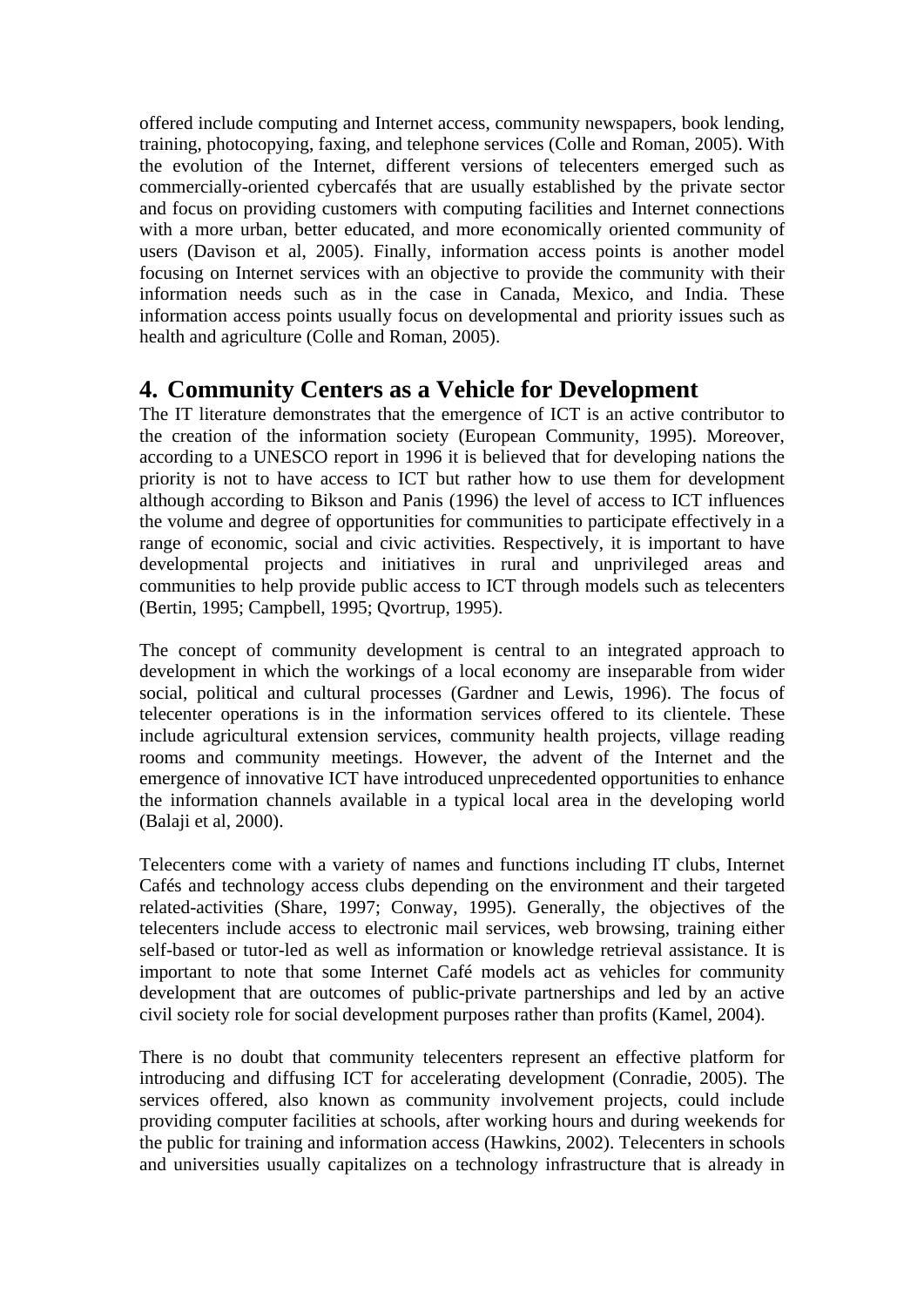place rendering the formula of operations more cost-effective (Caspary and Connor, 2002). Innovative solutions such as telecenters and community development centers that are established worldwide through efforts involving international organizations such as the World Bank and United Nations organizations can play vital roles in leveraging resources and providing wide access to ICT to the general public and help build-up the most vital building block of the information society that is the information infrastructure. A model that has been tested since the late 1990s in Egypt is that of Technology Access Community Centers-TACC (www.tacc.egnet.net). Other initiatives introduced included the IT clubs model as a platform for diffusing awareness on ICT at the local community level. Moreover, the role of IT multinationals played part in collaboration with other local stakeholders in the form of Microsoft Unlimited Potential (UP) program which was introduced to the local market with an objective to demonstrate how ICT can help transform the community at the local level and improve the socioeconomic development process in developing nations (Davison et al, 2005).

## **5. Community Development Centers in Egypt**

Community development centers offer a wide spectrum of opportunities for the local community in developing nations such as Egypt to close both intra and inter digital divides and help local communities leapfrog and compete with the capital and large cities fortunate to have more resources and facilities. Following is a brief demonstration of a number of community development centers models that have been established in Egypt over the last decade demonstrating their roles and contributions in socioeconomic development.

#### **5.1 Technology Access Community Centers**

In March 1998 the Technology Access Community Centers (TACC) project was launched in the province of Sharkeya in three different locations marking the first telecentre in Egypt (Hashem, 1999; Ryniak and Sabet, 2002). The center was established by the United Nations Development Programme (UNDP) in partnership with the Cabinet of Egypt Information and Decision Support Center (IDSC), the province of Sharkeya, the Investors Association and the Sharkeya Chamber of Commerce. The objectives of TACC were focused on providing the community with access to IT and the skills needed for the effective use of IT to encourage sustainable development. TACC offered a unique delivery mechanism that empowers local communities in developing countries. Each TACC was usually established in a central location offering a variety of ICT services including seminars, workshops, road shows, specialized training as well as technical expertise for professionals and the general public. The mission of TACC is community empowerment and local capacity building through optimizing the utilization of ICT tools and techniques (Hashem and Kamel, 1998).

#### **5.2 IT Clubs**

IT clubs are the flagship of the accessibility objectives of MCIT and are an essential component of the government's intention to give all citizens the opportunity to become computer literate and hence joining the digital economy, regardless of their skill, gender or income level. IT clubs provide training and access to ICT and they have proven effective whereas one young Egyptian trained at an IT club won the distinction of being the youngest person ever to top one of Oracle training courses.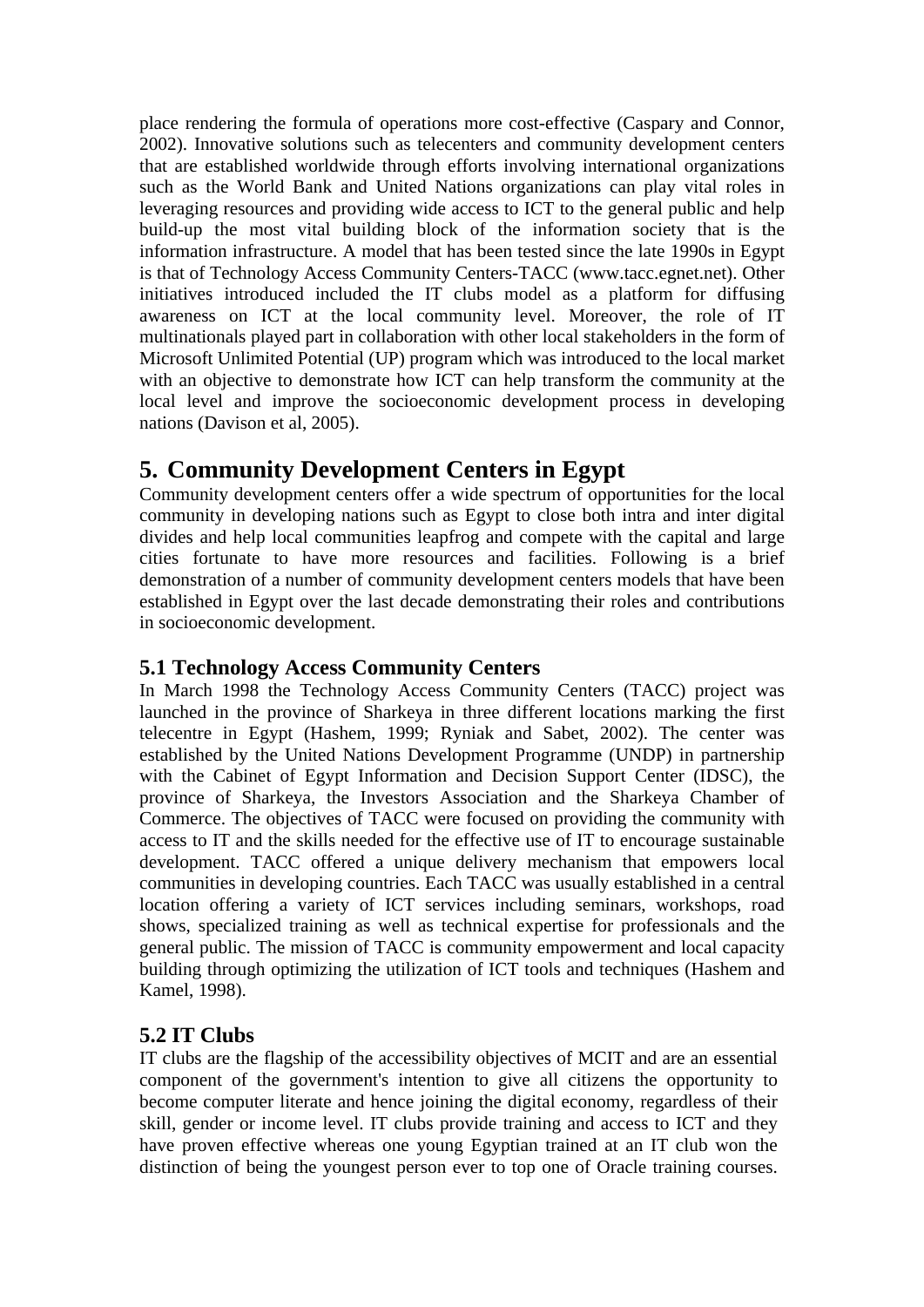IT clubs are used by SMEs, local organizations, and the public at large. They have been established in universities as a means of bringing up-to-date technologies into reach for all university students.

IT clubs represent model collaboration between different stakeholders whereas MCIT provides all necessary ICT infrastructures, a local NGO or a university provides the space and takes responsibility for management of the IT club and private sector companies as well as ICT multinationals support the training and salaries of the facilitators at the clubs as well as assist in creating employment opportunities for the local community. Today, there are IT clubs in most of the disadvantaged areas and among underprivileged communities charging a nominal fee of 20 cents per hour. Recently, mobile IT units have been introduced to complement the IT clubs by providing traveling facilities that can visit areas where no NGOs have been identified to take on the responsibility of an IT club. During 2007, mobile units made 21 visits to 17 provinces (www.mcit.gov.eg).

#### **5.3 Unlimited Potential**

The Microsoft Unlimited Potential (UP) program in Egypt seeks to empower youth and adults so that they could have an effective role in building the nation's knowledge society. UP was initially awarded to MCIT to improve the teaching capacities of IT trainers in the 600 MCIT-sponsored IT clubs across Egypt's 26 provinces. However, Microsoft decided instead to distribute the funds to a few IT training institutions offering instructor training through IT clubs rather than going for a full-fledged nationwide diffusion of the model. The rationale was to perfect the Train-The-Trainer (TOT) program in a few locations and then diffuse it across the nation. The primary partnering training provider was the Regional Information Technology and Software Engineering Center (RITSEC), a quasi-governmental nonprofit organization that specializes in IT training. RITSEC was provided with funds to develop and implement the UP TOT program in a number of IT clubs acting as hubs and serving different surrounding areas. Table 2 provides an overview of the UP program in Egypt.

| <b>Project</b>                                        | <b>Grantee</b>             | <b>Partner</b> | <b>Location</b>    |
|-------------------------------------------------------|----------------------------|----------------|--------------------|
| Train the Trainer<br><b>RITSEC</b>                    |                            | <b>MCIT</b>    | Kafr El Sheik,     |
| Program                                               |                            |                | Damietta, Sharkeya |
|                                                       |                            |                | Assiout, Sohag     |
|                                                       | Virgitec (private          | <b>ICA</b>     | Aswan              |
|                                                       | training provider)         |                |                    |
| Small and Medium-                                     | <b>RITSEC</b> and Vitgitec | <b>ICS</b>     | Maadi, Ein Shams   |
| Sized Enterprise                                      |                            |                |                    |
| Training                                              |                            |                |                    |
| Community                                             | <b>RITSEC</b>              | <b>UNDP</b>    | Siwa               |
| Development                                           |                            |                |                    |
| <b>IT Club Portal</b>                                 | Link (Internet Service)    | <b>MCIT</b>    | Nationwide         |
|                                                       | Provider)                  |                |                    |
| <b>Women Professional</b><br><b>Future Generation</b> |                            | <b>MCIT</b>    | Cairo              |
| Training                                              | Foundation                 |                |                    |

Table 2 – List of UP Projects and Partners in Egypt

## **6. Research Questions**

The research intends to assess the role played by different technology access centers in diffusing ICT awareness within the local community and their implications on socioeconomic development. The research questions and issues addressed include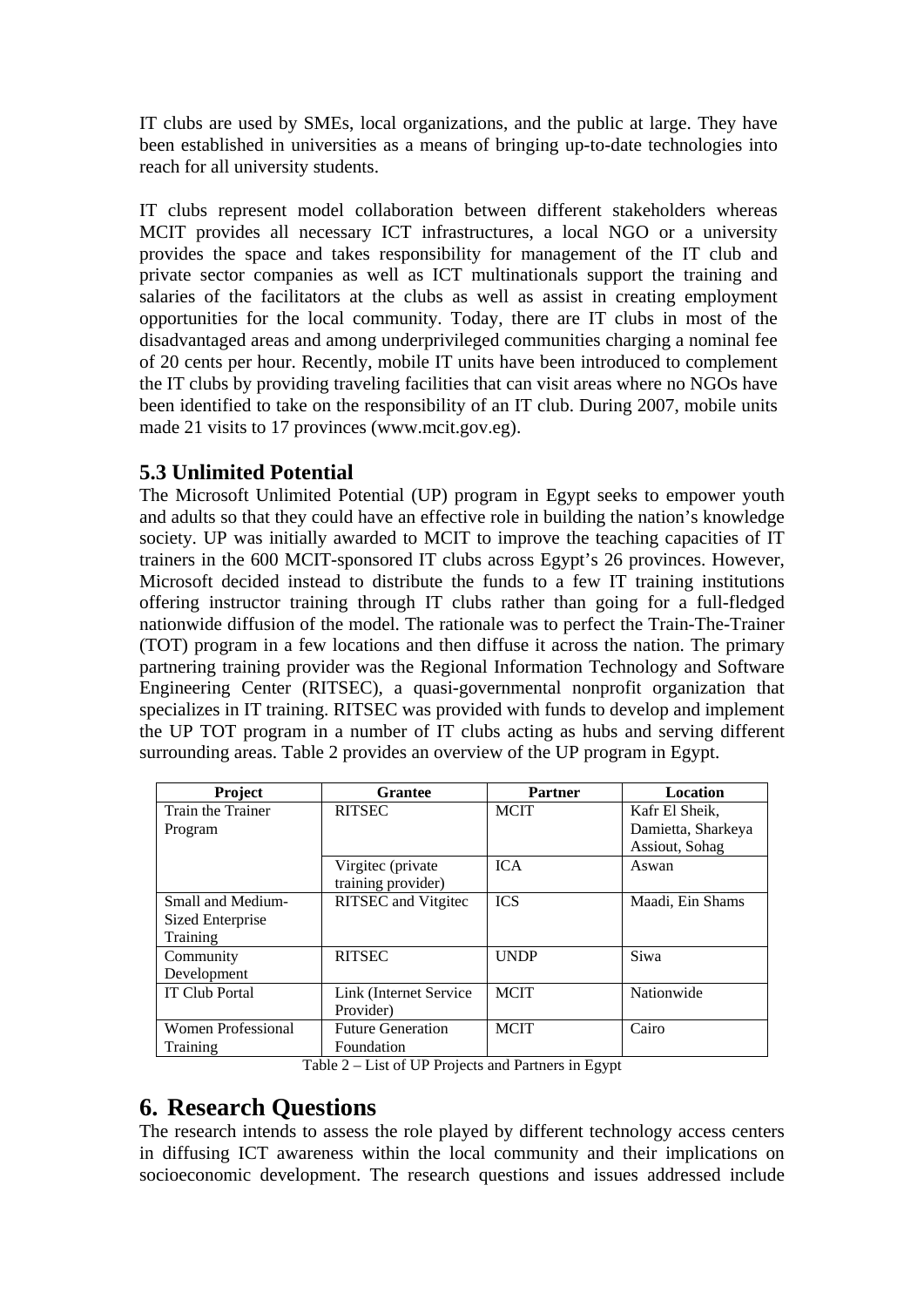how valuable and effective ICT can be in making a difference at the local level? What are the skills required aside from mastering basic ICT tools? Is the knowledge content required available online? How effective and important are the culture and value elements of the community? What is the extent of the degree of access and scalability to ICT at the local level? What is the degree of importance of the English language proficiency with regard to understanding ICT? How economically sustainable is the model of community development and community access centers?

## **7. Research Methodology**

The paper addresses the research questions mentioned above in light of the compilation of the findings of a number of research studies that were conducted over the last decade in Egypt on the experiences of community development centers. The projects covered include TACC, IT clubs and the UP program. It important to note that all initial research studies conducted used empirical research techniques addressing the role of different models of community development centers in diffusing ICT awareness for developmental objectives. The researches mainly included field studies conducted in different provinces with a focus on those who had established community development centers and experienced the UP program. The research studies covered 10 of Egypt's 26 provinces (38%) including Cairo, Giza, Sharkeya, Aswan, Mansoura, Alexandria, Damietta, Kafr El-Sheikh, Fayoum and Luxor. The field studies used a number of constructed and tested survey instruments on a sample of 51 community development center managers and 310 centers users. The response rates were 42 managers (82%) and 247 users (80%) respectively. Other interviews were conducted with key stakeholders including partners as well as TACC, IT clubs and UP projects staff and facilitators to get different views and insights. The selection of the locations reflected all socioeconomic levels in the society. The instruments used in the initial research studies were available in both English and Arabic to overcome one of the local barriers and deterrents to ICT diffusion which is the English language proficiency.

## **8. Analysis of Findings**

The major research findings of the research studies relate to management and organizational issues as well as operational issues. The overall analysis of the findings indicated that the experience to date is extremely progressive and effective with various implications on the local community. The inputs of the three initiatives studied, TACC, IT clubs and UP, indicated the complementarity these efforts demonstrate in diffusing ICT awareness, usage and their respective implications on the local community, Table 3 demonstrates the major research findings based on the outcome of the three research studies.

#### **8.1 Management and Organizational Issues**

The collective findings of the three research studies indicated similar results. For example, based on the experience of UP, it was important to focus on human capacities in the form of trainers and not on community centers which proved to be an effective strategy. This was coupled with continuous monitoring and evaluation of the outcome of the training provided at the local level and its value proposition to the local community. From a strategy point of view, improving the capacity of local trainers was an invaluable factor for the success of the UP model with an emphasis on outcome assessment rather than on the volume of trainers trained.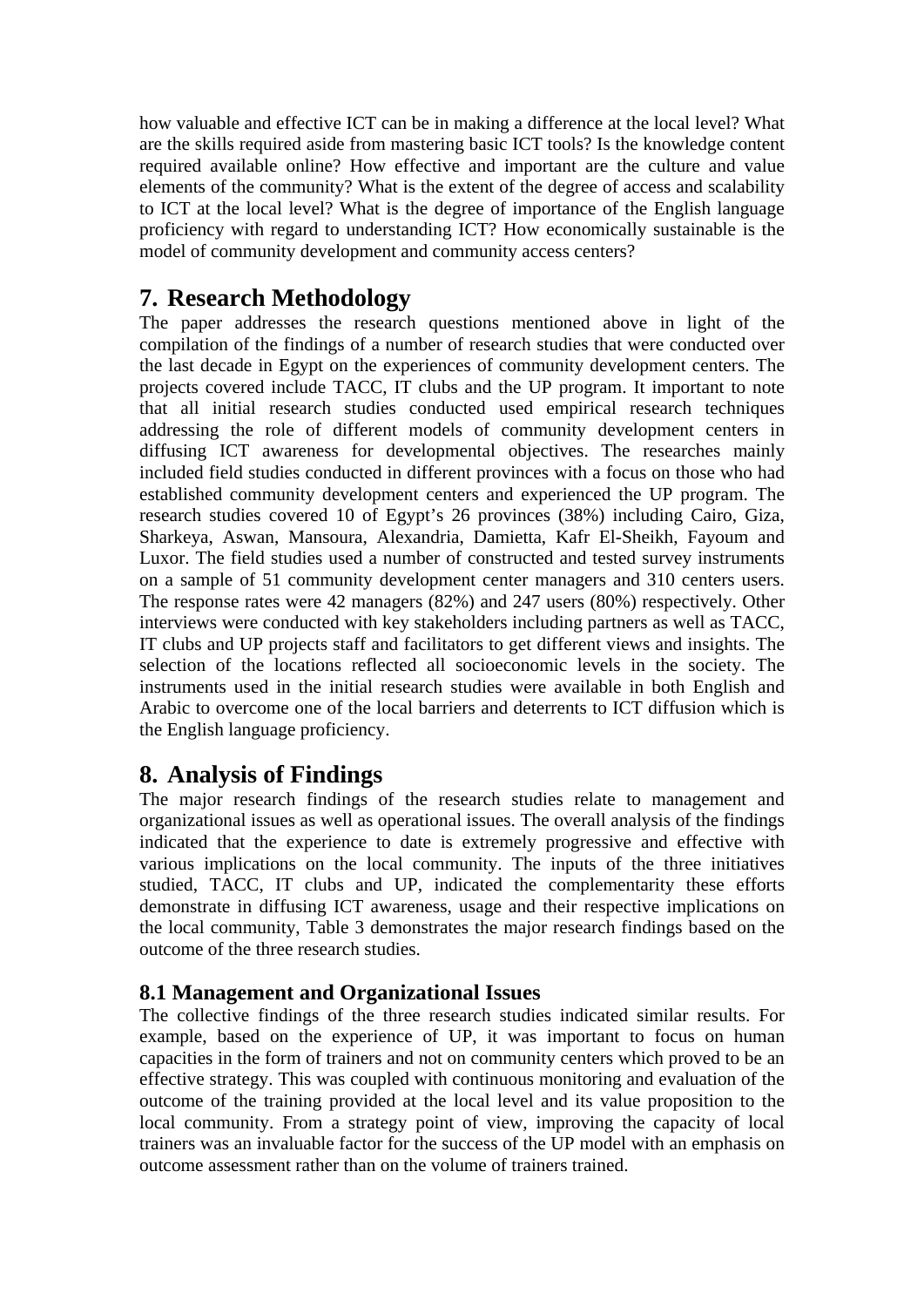| <b>Management and Organizational Issues</b> |                                              | <b>Operational Issues</b> |                                                |  |
|---------------------------------------------|----------------------------------------------|---------------------------|------------------------------------------------|--|
|                                             | Focusing on human capacities in the form     |                           | Role of community development centers in       |  |
|                                             | of trainers and not on community centers     |                           | catering for local needs                       |  |
|                                             | proved to be an effective strategy           |                           | Revisiting the expansion strategy of different |  |
| $\overline{\phantom{m}}$                    | Formulating regular monitoring and           |                           | community development centers models           |  |
|                                             | evaluation mechanisms is important to        |                           | Lack of integrated management and              |  |
|                                             | assess the implications of community         |                           | entrepreneurial capacities when it comes to    |  |
|                                             | development centers                          |                           | handling community development centers         |  |
|                                             | Management responsibility and                |                           | management                                     |  |
|                                             | accountability should be shared by different |                           | Addressing the needs for specific local        |  |
|                                             | stakeholders involved with representation at |                           | segments such as youth, women, members of      |  |
|                                             | the local level                              |                           | the communities with disabilities is vital     |  |
|                                             | Monitoring the implementation process is     |                           | IT training is important however it needs to   |  |
|                                             | vital in rendering ICT diffusion effective   |                           | be coupled with infrastructure deployment to   |  |
|                                             | Integrating IT training and community        |                           | diffuse IT usage in different local            |  |
|                                             | development partners is a success factor     |                           | organizations                                  |  |
|                                             | Vitality to identify partners with expertise |                           | Language proficiency is a vital issue and IT   |  |
|                                             | in both IT and community development         |                           | services should be offered in both English and |  |
|                                             |                                              |                           | Arabic                                         |  |

Table 3 – Major Research Studies Findings

From a management point of view, one of the challenges faced was the undertaking of the responsibility of TACC, IT clubs and UP. Options available included either MCIT as the government entity or RITSEC and Microsoft respectively handles the management process with pros and cons for each scenario. However, Microsoft and RITSEC would have then learned little about how people in underserved communities acquired IT skills and applied them to their daily lives, if MCIT took charge of management and only sent periodic reports on project achievements. Therefore, the alternative approach was taking charge of project management which in fact resulted in a variety of benefits for RITSEC and Microsoft knowing what worked, what needed to be adapted and what needed to be done to render ICT diffusion as effective and learning from their experiences for future implementations in similar contexts.

Another challenge that faced all three initiatives, TACC, IT clubs and UP, was to identify partners with expertise in both IT and community development and not just one of the two elements which was the case for most potential and available partners at the local level. For example, the staff of the Integrated Care Society (ICS) and that of the Institute of Cultural affairs (ICA) in the UP program had great enthusiasm for IT training but professed little knowledge about them and appeared satisfied with leaving it to the IT trainers. Thus, there was a need to find ways to bring together management and staff of these organizations to fully explore how they can better leverage development and IT knowledge and expertise in a truly integrative fashion. This situation was also faced by TACC since the local partners in Sharkeya were mainly acquainted with developmental objectives with limited experience in IT project management and implementations again needing further integration between IT deployment and developmental activities.

Finally, with respect to growing recognition among the community, all three research studies showed positive impact of ICT on individuals and communities in different ways and levels indicating the potentials that could be explored when the level of maturity of ICT deployment takes place. Findings indicated there is still a long way before the role of ICT is well diffused and institutionalized among the local community.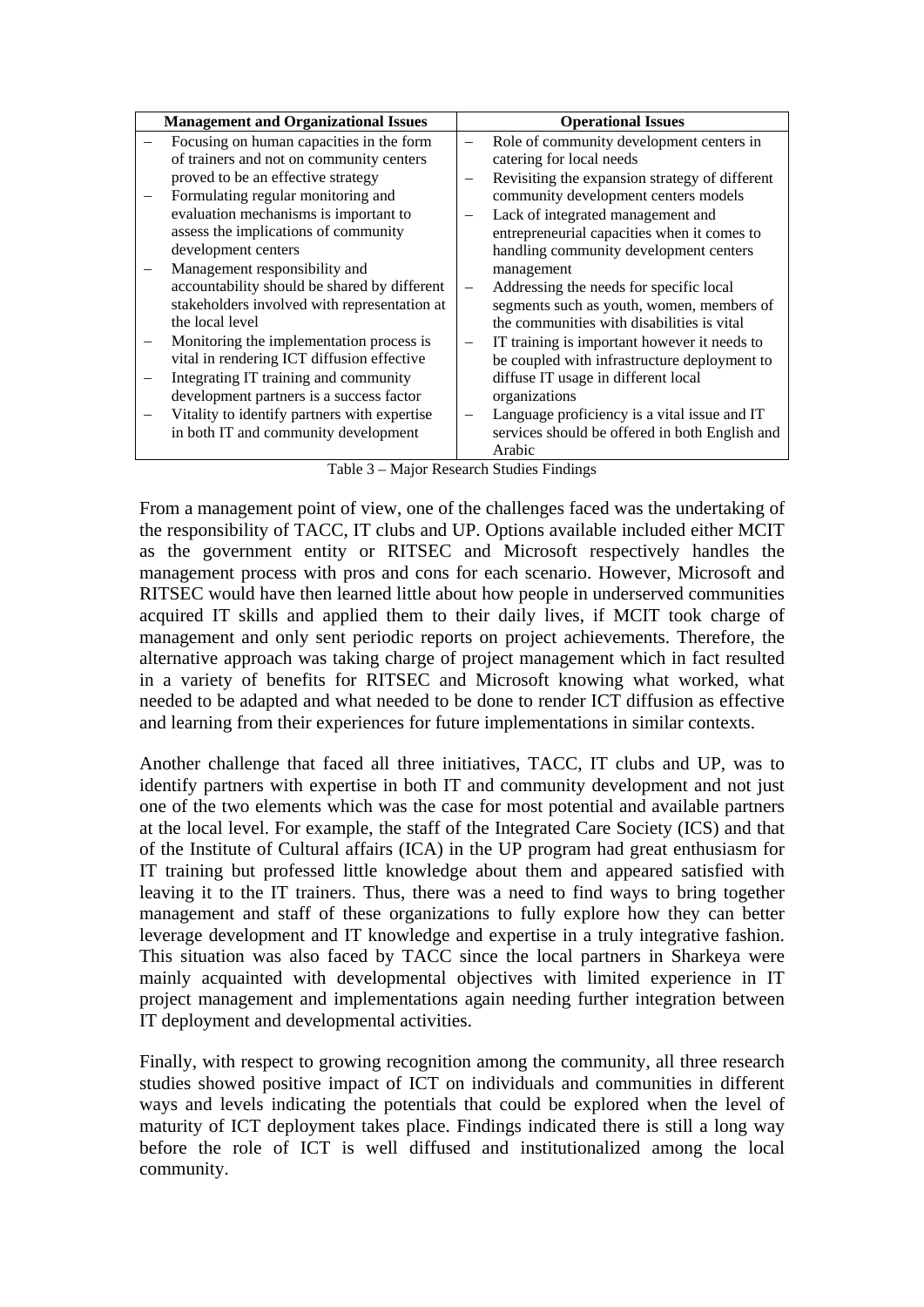#### **8.2 Operational Issues**

The findings of the research studies demonstrated the need to handle a number of operational issues including the role of community centers in catering for local needs; revisiting the expansion strategy of different community development centers models such as TACC and IT clubs; lack of integrated management and entrepreneurial capacities when it comes to handling community development centers; as well as addressing the needs for specific local segments such as youth, women, and members of the communities with disabilities.

With respect UP, there is no doubt that IT training met an important need and that is to increase ICT awareness and learning among the local community. In fact, that became more important for building local certified instructors at the local level. As for TACC, community development centers helped create job opportunities, promoted job rotations based on acquired ICT skills as well as contributed in improving benefits and income levels. These efforts were realized through TACC activities in collaboration with local NGOs and civil society organizations. With respect to the viability of the MCIT expansion strategy with regard to local community development centers, the findings indicated that although MCIT provided initial start-up funding and infrastructure deployment, there is a need for regular upgrades and subsequent funding is usually channeled to new centers indicating the need to develop a sustainable model with different stakeholders playing different though complementing roles.

With respect to integration of managerial and entrepreneurial skills for centers managers; experience indicated that the training, selection and recruitment process needs to be revisited. That kind of blended managers is highly needed to promote and enhance the visibility of community development centers. Moreover, there is a need to fostering outreach mechanisms that can help in generating more innovative and creative approaches to effectively linking IT skills to individual and community needs. With respect to catering for specific local community segments such as youth, women and individuals with disabilities, TACC findings indicated that such segments are well served through the implications of ICT on their socioeconomic status. In that respect, there were a number of cases in the agricultural sector that showed how ICT had changed lives including resources allocation as well as improvements in the productivity and the exposure to different tools and techniques and more importantly to a wealth of knowledge on a variety of issues related to agriculture. TACC has also demonstrated its importance to the business sector with an emphasis on SMEs and the quality and variety of services offered to the local community especially when ICT services were offered in bilingual formats in English and Arabic.

## **9. Lessons Learnt**

Community development centers models in the context of Egypt play an important role in diffusion ICT at the local community level. TACC and IT clubs offer different services from training programs to Internet Cafés. Their continuous diffusion and spread across the local community will have increasing implications in the years to come. The collaboration between the private sector, the public sector and the civil society is increasingly becoming vital in rendering community development projects sustainable and successful. However, the issue of creating a critical mass of users at different levels and across different segments as well as socioeconomic levels in the community remains a challenge that needs to be addressed.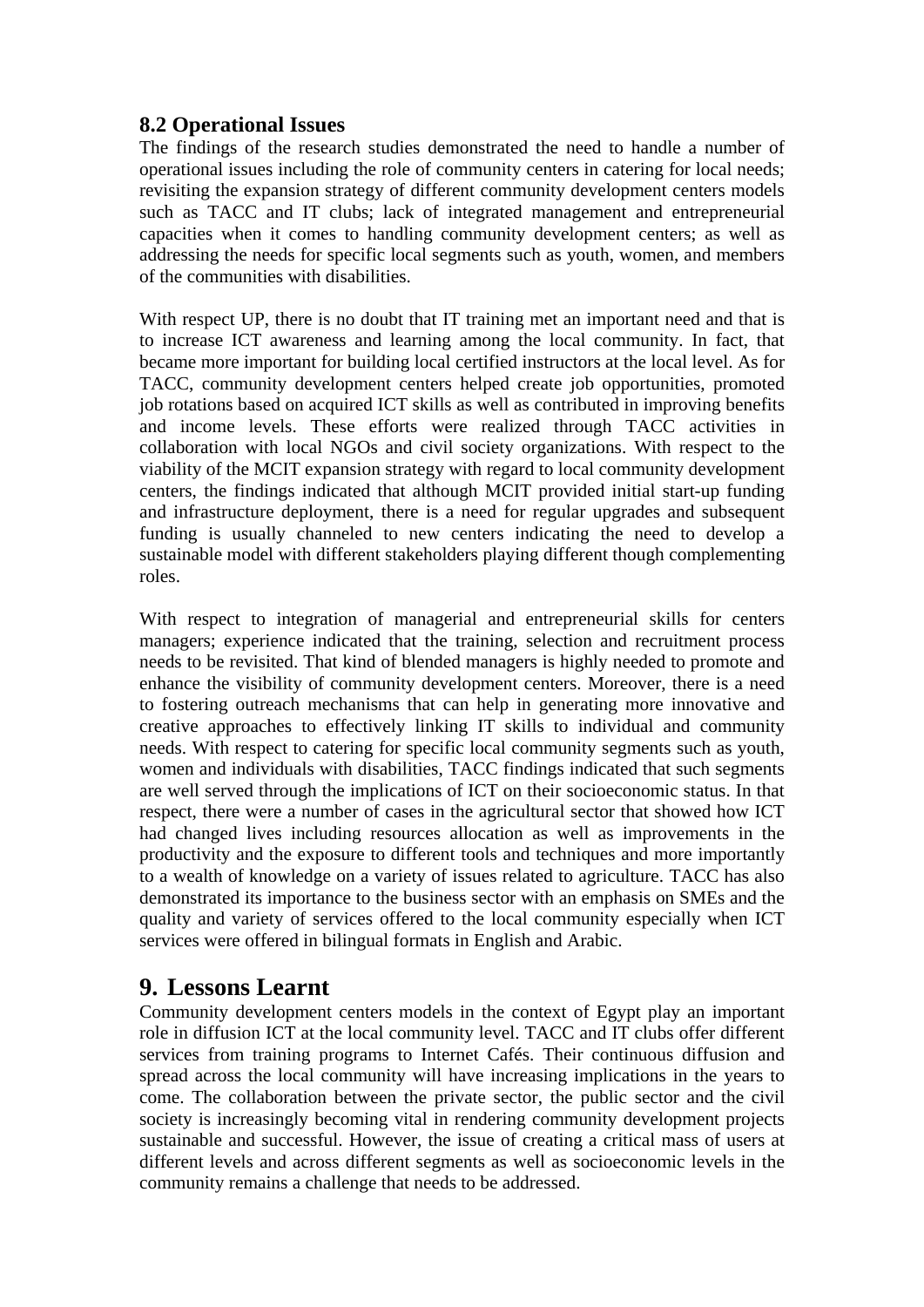The diffusion of community development centers served different purposes for different groups of people. While the Internet Café was more popular among the youth, IT training programs were more popular among adults and learning new IT tools and techniques were envisioned by mid-career men and women as a vehicle to get promoted or an opportunity that could enable better employment options. However, one of the drawbacks was the fact that all human capacities acquiring new IT skills were mainly opting for job opportunities in one of the major cities limiting the local cities and towns from retaining the much needed IT skills. TACC and IT clubs were hosted in a variety of locations either government entities, NGOs, schools or community centers. These facilities collectively were established as early as the 1950s and as recent as the last quarter in 2007 with regular updates of the infrastructure given the allocated resources whether human, financial and/or technological. Irrespective of the location, the most important factor was the integration between IT roles and capacities with developmental objectives coupled with a vision that reflects entrepreneurial themes and addresses sustainable solutions.

Among the lessons learnt was the fact that spreading awareness and promotional campaigns represented an important platform for training and diffusion. Awareness among the community was an integral element so that critical masses are built and that community segments would be speaking the same language in terms of IT deployment and utilization. Management and business skills should be integral to IT training to relate it to what people do in their lives and to measure the implications of IT usage on their business and socioeconomic progress. The role of IT should also be integrate at the local level with SMEs to assess the implications it can have on the small enterprise as well as on the local household. IT, in that respect, could be viewed as a platform to help start and manage ones business with the development of skills such as business plan development, budgeting, marketing, promotion, and feasibility studies.

The experience of community development centers in Egypt draws a number of lessons to be learnt that could be useful in future implementations for similar projects that capitalize on IT for socioeconomic development in the context of developing nations and with similar environments. Following is a summary of the lessons learnt:

- − Importance of participatory needs assessment to help identify human capacity requirements for the local communities
- − Community development centers should have a local champion with a vision to help make a difference
- − Local collaboration between different stakeholders is vital to pool resources, coordinate activities and exchange experiences
- − Identifying opportunities for socioeconomic development using ICT is a critical success factor
- − Human capacities development is a continuous lifelong learning process
- − Monitoring and evaluation should focus on outcome assessment rather than on volumes served
- − Community development should lead the way and not IT deployment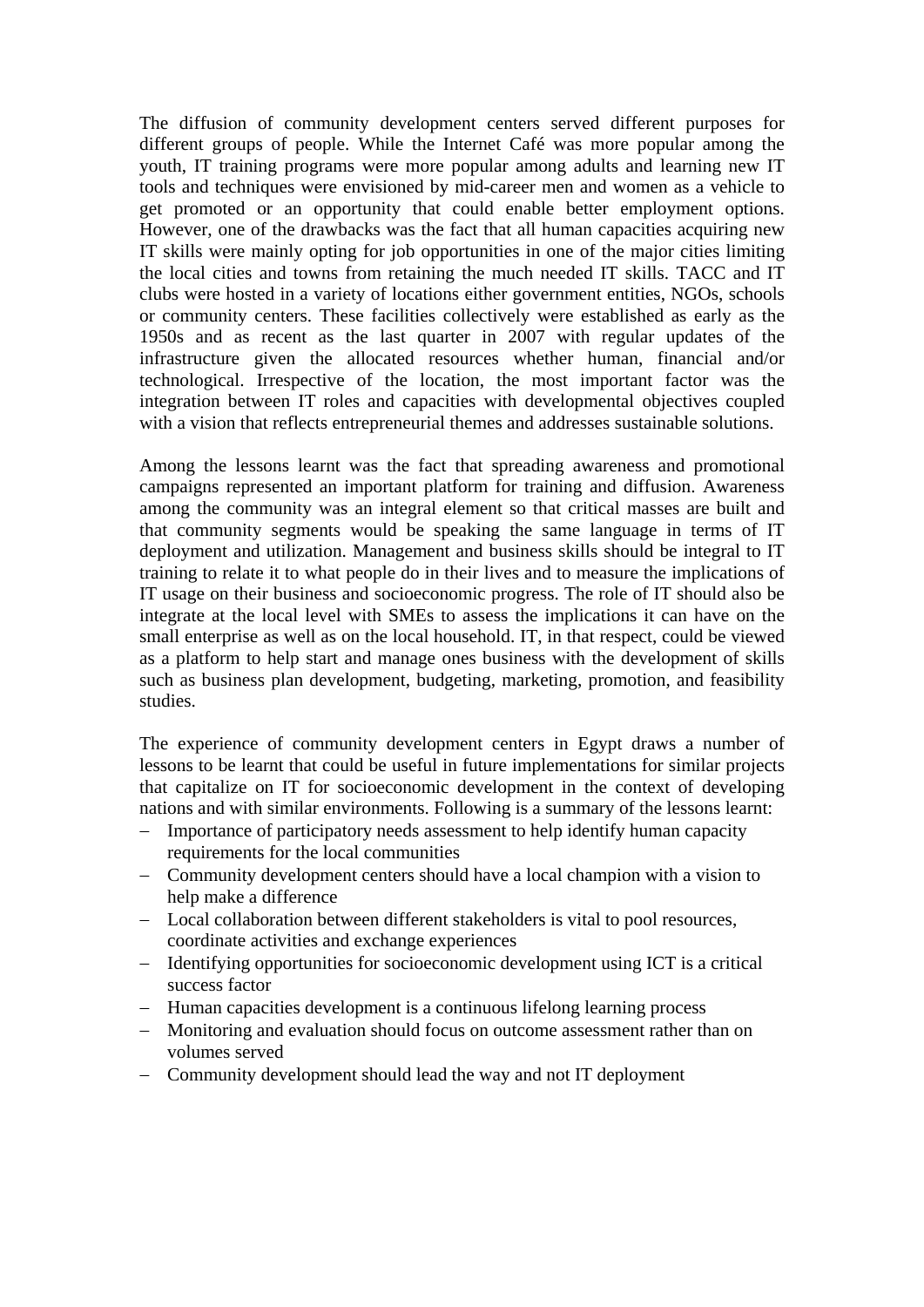## **10. Challenges Faced**

There are a number of challenges that need to be addressed when it comes to community development centers and the role of IT in socioeconomic development and that includes:

- − Preserving the culture and traditions of local communities, while empowering them to interact effectively with IT
- − Increasing IT awareness and diffusion at affordable prices
- − Securing sufficient financial resources to maintain sustainability and continuity
- − Arabization and the provision of local electronic content is vital for learning, doing business and realizing a social impact
- − Spreading IT usage and deployment among different segments and sectors in the community to realize concrete impacts on the community

## **11. Conclusion**

The development gains from investing in ICT production are greater than for investment in ICT consumption. Hence, building the ICT infrastructure is not enough as a prerequisite for development, but rather there needs to be a more involved and engaged role in the development process at large and in the diversity of projects and activities in specific that should be reflected in availing concrete benefits and opportunities to the local communities including job creation, income generation and improvement, skills and capacities development, community empowerment and gender equality. Today, there are various opportunities to promote global participation through the digital economy. Emerging ICT is transforming the way people live, learn and work irrespective of time or distance barriers. Nations that succeed in harnessing these potentials can look forward to greatly expand their economic growth and improve their social welfare whereas developing nations have a unique opportunity to address their development goals such as poverty reduction, healthcare, and education far more effectively than before.

The experience covered addressing the issue of using ICT for socioeconomic development of underprivileged communities in Egypt demonstrated the potentials untapped for these communities and the role that ICT can play in digital inclusion. The experiences of TACC, IT clubs and UP, although still limited in scale, showed the potentials ICT can play especially in remote locations as well as with respect to segments in the society such as youth, women and individuals with disabilities. The different projects demonstrated the need to formulate long-term planning and the vision to utilize IT trained human capacities to help improve business and socioeconomic development at the local level representing some of the major challenges not only for Egypt but also for different developing nations. Moreover, the projects demonstrated the need for further research studies to provide valuable directions and suggestions for improved planning, implementation and institutionalization of ICT at the community level.

ICT is no silver bullet for the problems and challenges of the developing world. However, if developing nations fail to ensure that all nations have the opportunity to participate fully in the network economy, there is the risk that the divide between nations will grow. The challenge is to transform the digital divide into a digital opportunity through a concrete and coordinated effort with the participation of all stakeholders in the society. It is believed that such transformation can only be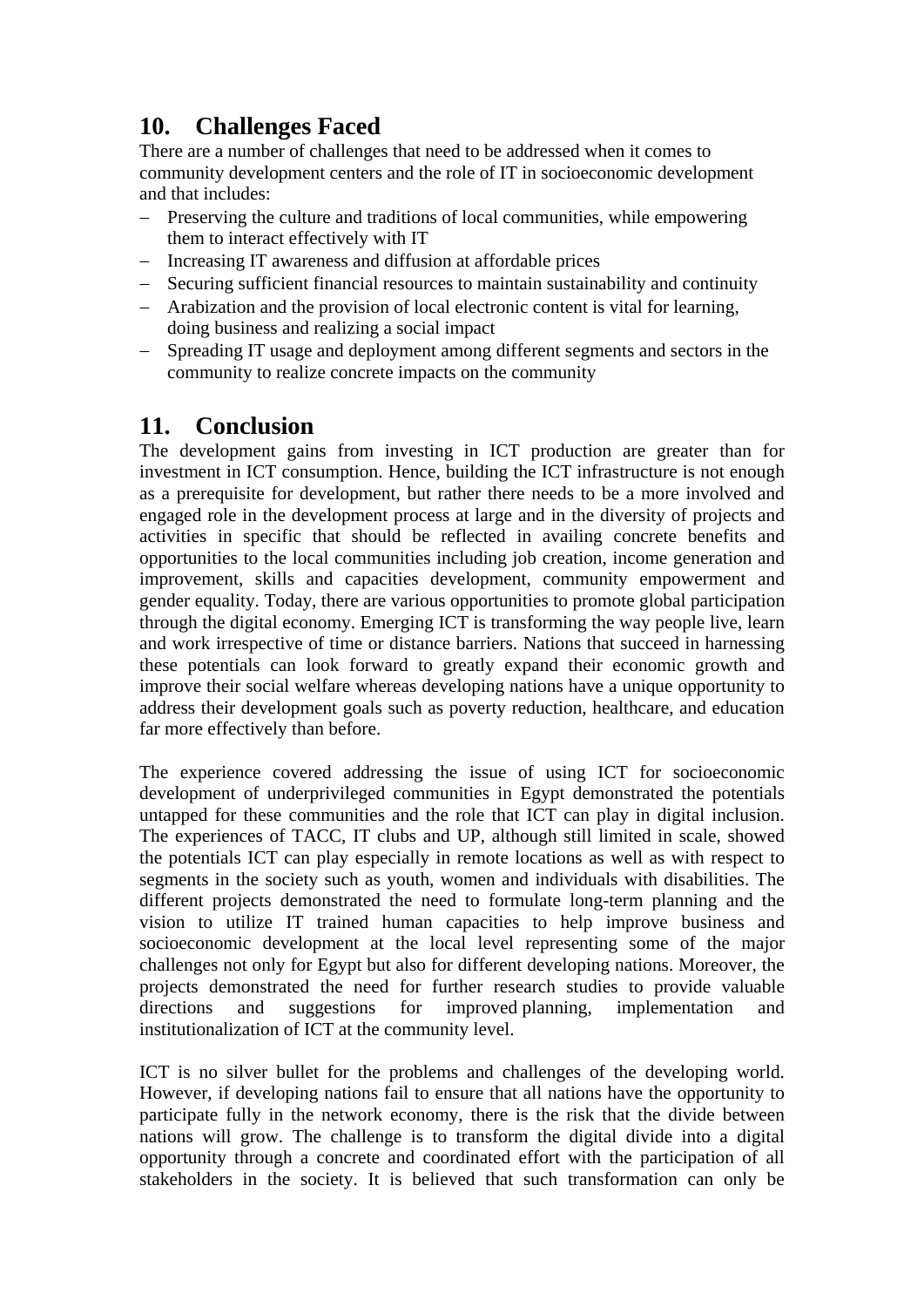achieved through the realization of a set of activities that includes; adopting coherent strategies to build the national information infrastructure, expanded human capacity, community initiatives and indigenous entrepreneurship, and enable a pro-competitive policy and regulatory environment. These activities could be achieved through the aggressive diffusion and macro-level penetration of concepts such TACC, IT clubs and UP in different unprivileged segments of the society.

### *Acknowledgements*

This paper is based on a compilation of the findings of three research studies conducted by Sherif Hashem in 1999 on Technology Access Community Centers; Chris Coward in 2005 on Microsoft Unlimited Potential Program and Sherif El-Tokaly and Nayer Wanas in 2007 on The Role of Community Telecenters in helping citizens help themselves: The Egyptian Experience.

#### *References*

- Arab Human Development Report (2002) Creating Opportunities for Future Generations, United Nations Development Program and Arab Fund for Economic and Social Development
- Balaji V, Rajamohan K G, Rajasekarapandy R and Senthilkumaran S (2000) Towards a Knowledge System for Food Security: The Information Village Experiment in Pondicherry, OnTheInternet, Volume 6, Number 2, pp. 32-37
- Bertin I (1995) Overview, in I. Bertin (eds.) Teleworking in Ireland: Conference proceedings. Minane Bridge, Co, Cork: Telework Ireland www.csu.edu.au (website) last accessed 10 May
- Bikson T K and Panis C W A (1995) Computers and Connectivity: Current Trends. In Anderson et al (eds.) Universal Access to eMail: Feasibility and Societal Implications, Report MR-650-MF, Rand www.rand.org (website) last accessed 15 April
- Campbell C (1995) Community Technology Centers: Exploring a Tool for Rural Community Development, Amherst: University of Massachusetts www.unix.oit.umass.edu (website) last accessed 20 June
- Caspary G and Connor D (2002) Providing low-cost Information Technology access to Rural Communities in Developing Countries: What Works? What Pays? OECD Development Center, Working Paper Number 229, November
- Cerf V (1999) The Internet is for everyone, OnTheInternet, July-August
- Communications and Information Technology in Egypt (2006) CIT Egypt www.citegypt.gov.eg (website) last accessed 20 July
- Colle R and Roman R (2003) Challenges in the Telecentre Movement, in: Marshall, S, Taylor W and Yu X (eds.) Closing the Digital Divide: Transforming Regional Economics and Communities with Information Technology. Westport: Praeger
- Colle R and Roman R (2005) Towards Demand-Driven Community Centers, in Davison R M, Harris R W, Qureshi S, Vogel D R and de VREEDE G J (eds.) Information Systems in Developing Countries: Theory and Practice, Hong Kong: City University
- Conradie P (2005) in Davison R M, Harris R W, Qureshi S, Vogel D R and de Vreede G J (eds.) Information Systems in Developing Countries: Theory and Practice (eds.) Hong Kong: City University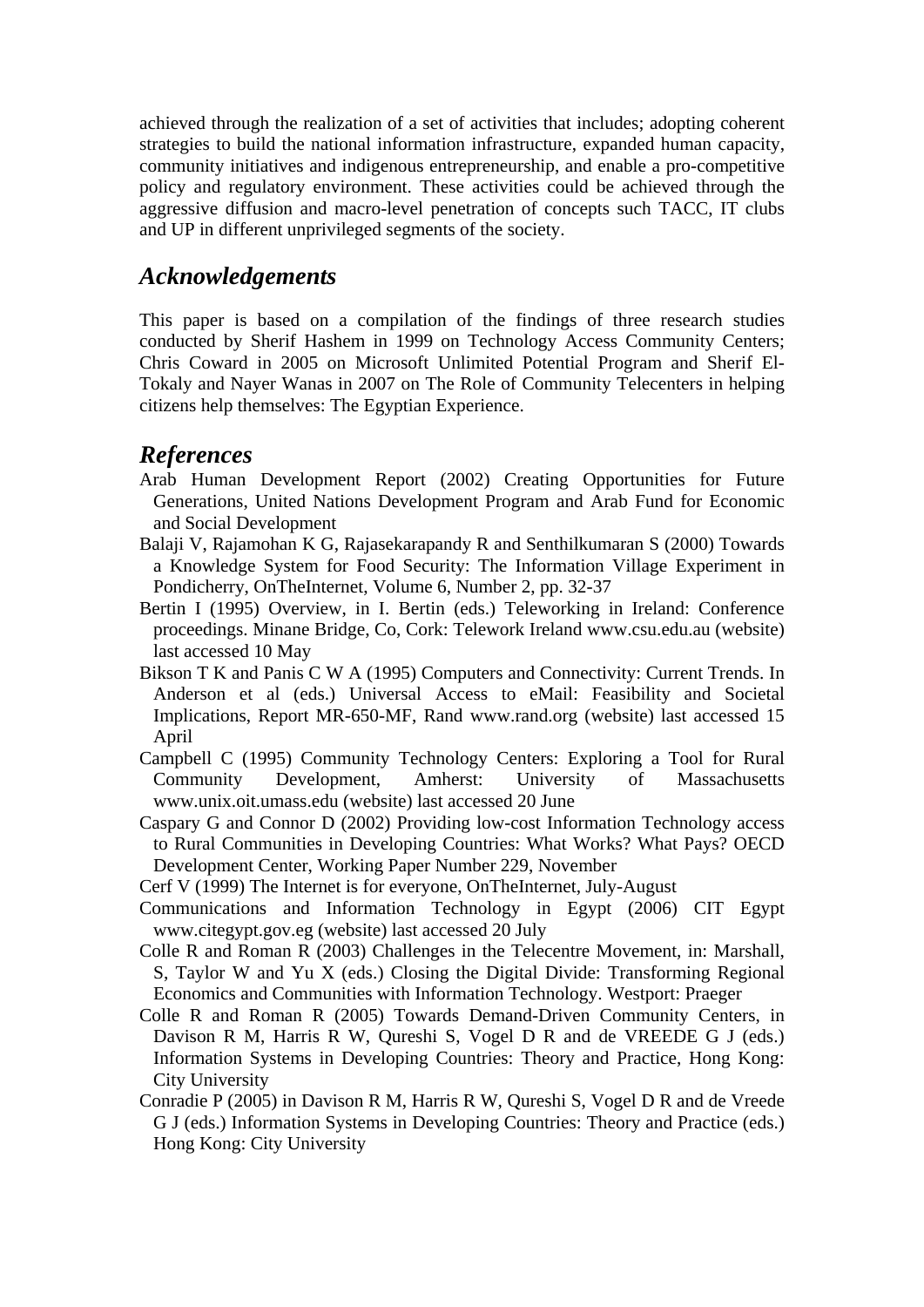- Conway A (1995) Reports from for a workshops, in I. Bertin (eds.) Teleworking in Ireland: Conference proceedings, Minane Bridge Co, Cork: Telework Ireland www.csu.edu.au (website) last accessed 6 May
- Davison R M, Harris R W, Qureshi S, Vogel D R and de Vreede G J (2005) Information Systems in Developing Countries: Theory and Practice (eds.) Hong Kong: City University
- El Tokali S and Wanas N (2007) The Role of Community Telecenters in Helping Citizens help Themselves; The Egyptian Experience, UNDP (www.undp.org), February
- European Community Information Society Project Office (1995) Introduction to the Information Society the European Way, Brussels-Luxembourg www.ispo.cec.be (website) last accessed 10 May
- Gardner K and Lewis D (1996) Anthropology, Development and the Post-Modern Challenge, London: Pluto Press
- Hashem S (1999) Technology Access Community Centers in Egypt: A Mission for Community Empowerment, Proceedings of the Internet Society Conference, San Jose, California
- Hashem S and Kamel T (1998) Paving the Road for Egypt Information Highway, Proceedings of the  $1<sup>st</sup>$  Kuwait Conference on the Information Highway
- Hawkins R (2002) Ten Lessons for ICT and Education in the Developing World, the Global Information Technology Report 2001-2002: Readiness for the Networked World, Chapter 4
- Heeks R (2005) ICTs and the MDGs: on the wrong track? Information for Development Magazine
- Information and Decision Support Center (2005) Annual Report on Egypt
- Information and Decision Support Center (2006) IDSC www.idsc.gov.eg (website) last accessed 25 June
- Kamel S (2005a) Assessing the impacts of establishing an Internet Cafe in the context of a developing nation. Proceedings of the  $16<sup>th</sup>$  International IRMA Conference, San Diego, California, 15-18 May, pp. 176-181
- Kamel S (2005b) The Evolution of Information and Communication Technology Infrastructure in Egypt in Information Systems in an e-World edited by Gordon Hunter and Andrew Wenn: The Information Institute, pp. 117-135
- Kamel S and E Tooma (2005) Exchanging Debt for Development: Lessons from the Egyptian Debt-for-Development Swap Experience, Working Document, World Summit on the Information Society
- Kamel S (2004) Diffusing ICT Usage through Technology Access Clubs: Closing the Digital Divide, Proceedings of the conference of Information Science, Technology and Management (CISTM), Alexandria, Egypt, 8-9 July
- Kamel S (1998) Decision Support Systems and Strategic Public Sector Decision Making in Egypt in Information Systems for Public Sector Management Working Paper Series, Institute for Development Policy and Management, University of Manchester, Paper Number 3
- Kamel S (1997) DSS for Strategic Decision-Making in Khosrowpour, M and Liebowitz J (eds.) Information Technology Management in Modern Organizations, Hershey: Idea Group Publishing, pp. 168-182
- Kamel S (1995) Information Superhighways, a Potential for Socioeconomic and Cultural Development in Managing Information and Communications in a Changing Global Environment, edited by Mehdi Khosrowpour, Proceedings of the